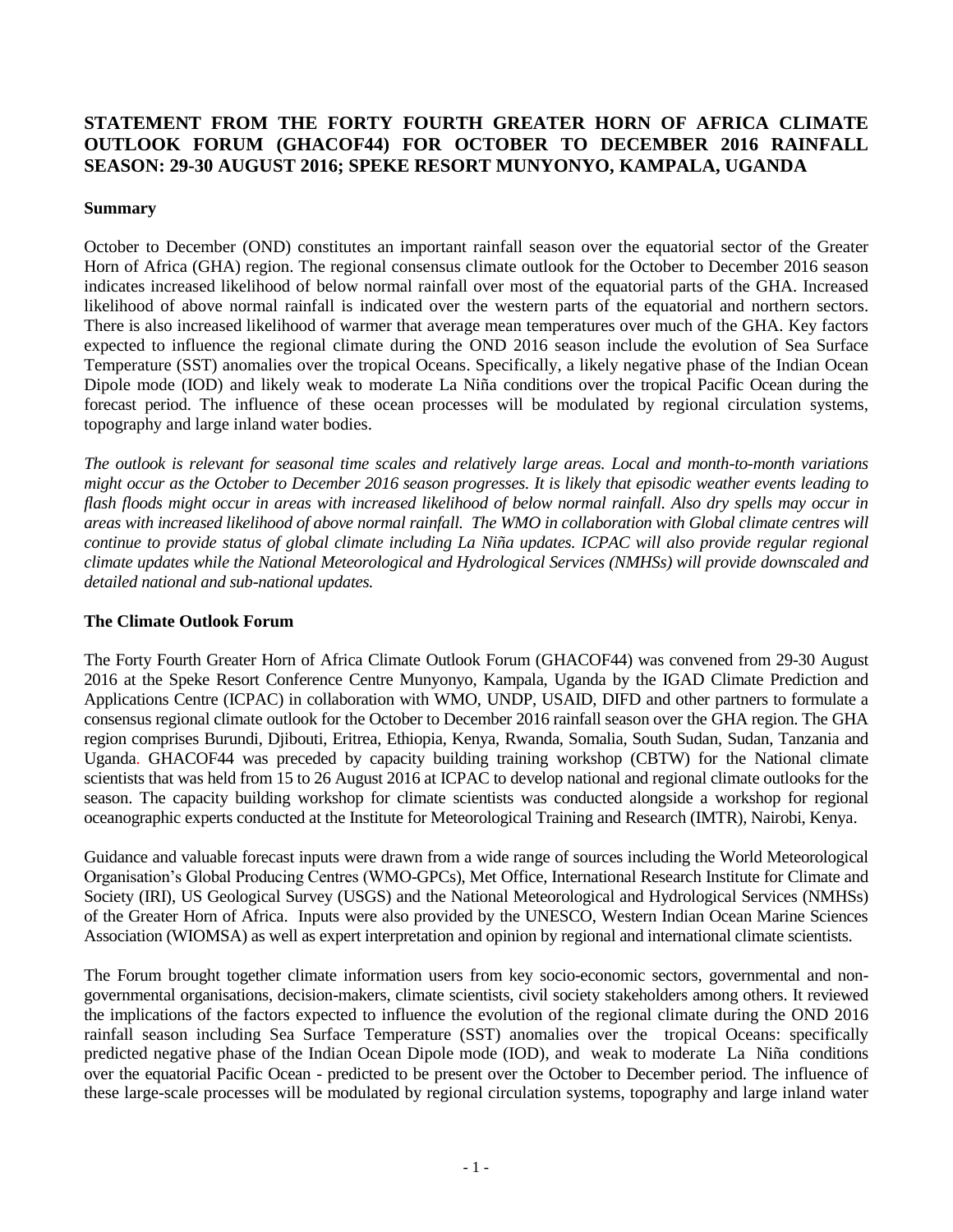#### bodies.

Users of climate services who participated in GHACOF 44 were drawn from various sectors including agriculture and food security, disaster risk management, water resources, health and media as well as non-governmental organisations and development partners. The participants provided sector specific assessment of the usefulness of the previous regional consensus climate outlook and formulated sector specific mitigation strategies based on the consensus regional climate outlook for the October to December 2016 rainfall season.

## **Methodology**

The forum examined the prevailing and expected ocean-atmosphere processes as well as evolving large scale and regional scale circulation systems with significant implications on GHA climate during October to December 2016. Key among these processes were current and evolving Sea Surface Temperature (SST) anomalies over global oceans, specifically the 50 to 60% probability for development of La Niña and continuation of a negative phase of Indian Ocean Dipole (IOD) coupled with the modulation of these processes by regional circulation systems. Implications of these on regional rainfall were integrated during a Pre-COF 44 Capacity Building Training Workshop (CBTW) that was organised by ICPAC from 15 to 26 August 2016 in Nairobi, Kenya. The Pre-COF 44 workshop also considered the global forecasts from the twelve World Meteorological Organization / Global Producing Centres (WMO/ GPCs) to generate the consensus regional climate outlook for the October to December 2016 season.

## **Consensus Climate Outlook for October to December 2016**

The consensus rainfall and temperature outlooks for the GHA region are given in figures 1 and 2 below.



## *Figure 1: Greater Horn of Africa Consensus rainfall Outlook for the October to December 2016 rainfall season*

- **Zone I:** Increased likelihood of above normal rainfall
- **Zone II:** Usually dry
- **Zone III:** Increased likelihood of above normal rainfall
- **Zone IV:** Increased likelihood of below normal rainfall
- **Zone V:** Increased likelihood of below normal rainfall